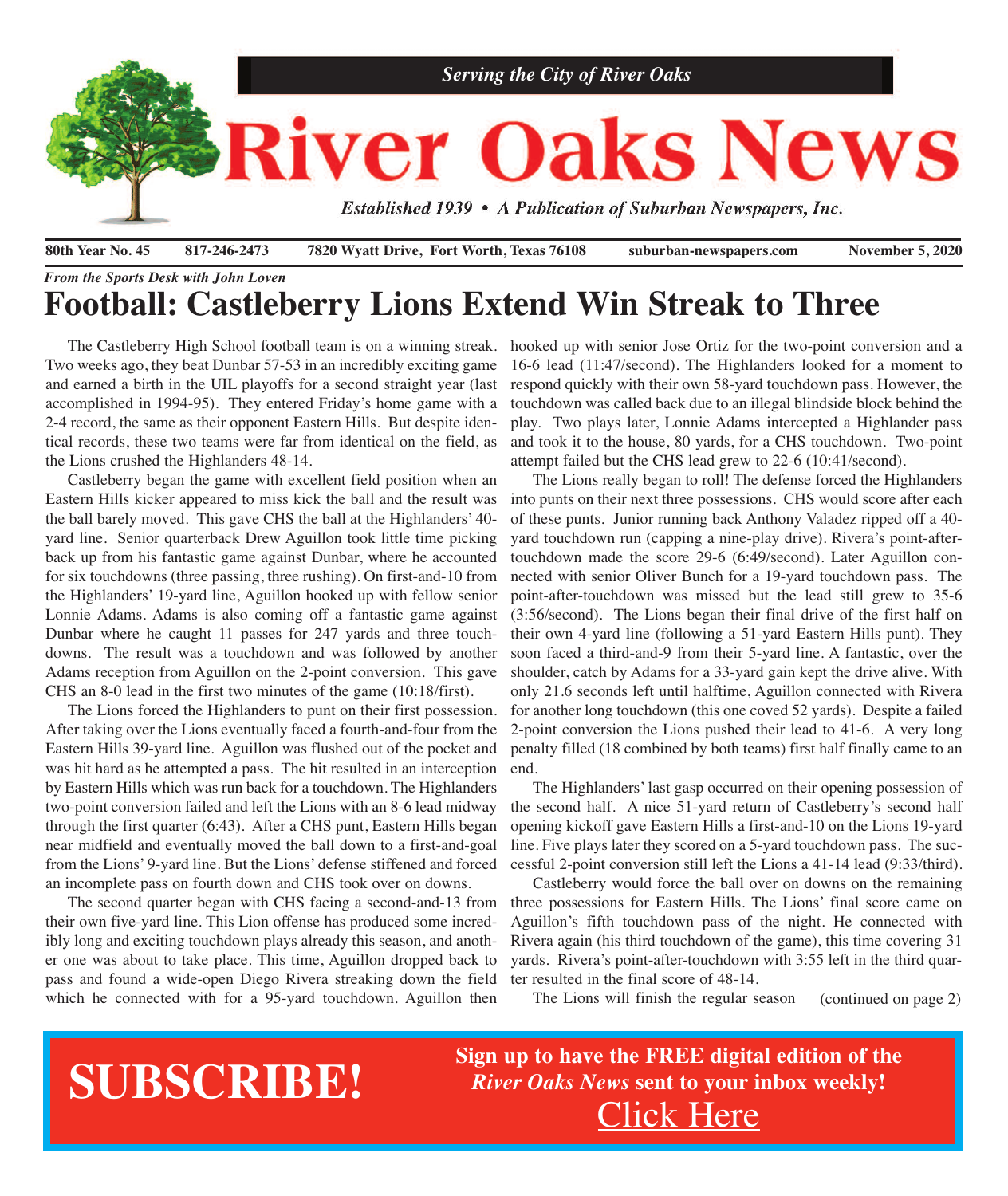

*SUBSCRIBE TODAY!* [Click](http://eepurl.com/g3m8OX) Here



#### **Teresa Sandefer**

 Teresa Sandefer, 48, passed away Wednesday, Oct. 21, 2020.

 Teresa was a very loving and caring person. She is survived by her mother, Connie Butler; brother, James Jackson; and various nieces and nephews. Memorial services are still pending.





**Suburban Newspapers, Inc.** *~ Veteran Owned ~*



# **Publishers of the** *River Oaks News, Benbrook News* **and** *White Settlement Bomber News*

Publisher: Boyden Underwood, publisher@suburban-newspapers.com Editor: Emily Moxley, suburbannews@sbcglobal.net Classifieds: Vee Horn, ca.suburbannews@sbcglobal.net

# **7820 Wyatt Drive, Fort Worth, TX 76108 817-246-2473 <http://www.suburban-newspapers.com>**

*Obituary CHS Football*

(continued from page 1)

at W.O. Barnes stadium, with defending district champion Kennedale as their opponent. Kickoff at 7:30 p.m.

 Come out and cheer the Lions on Friday night and on into the UIL playoffs. Go Loins!

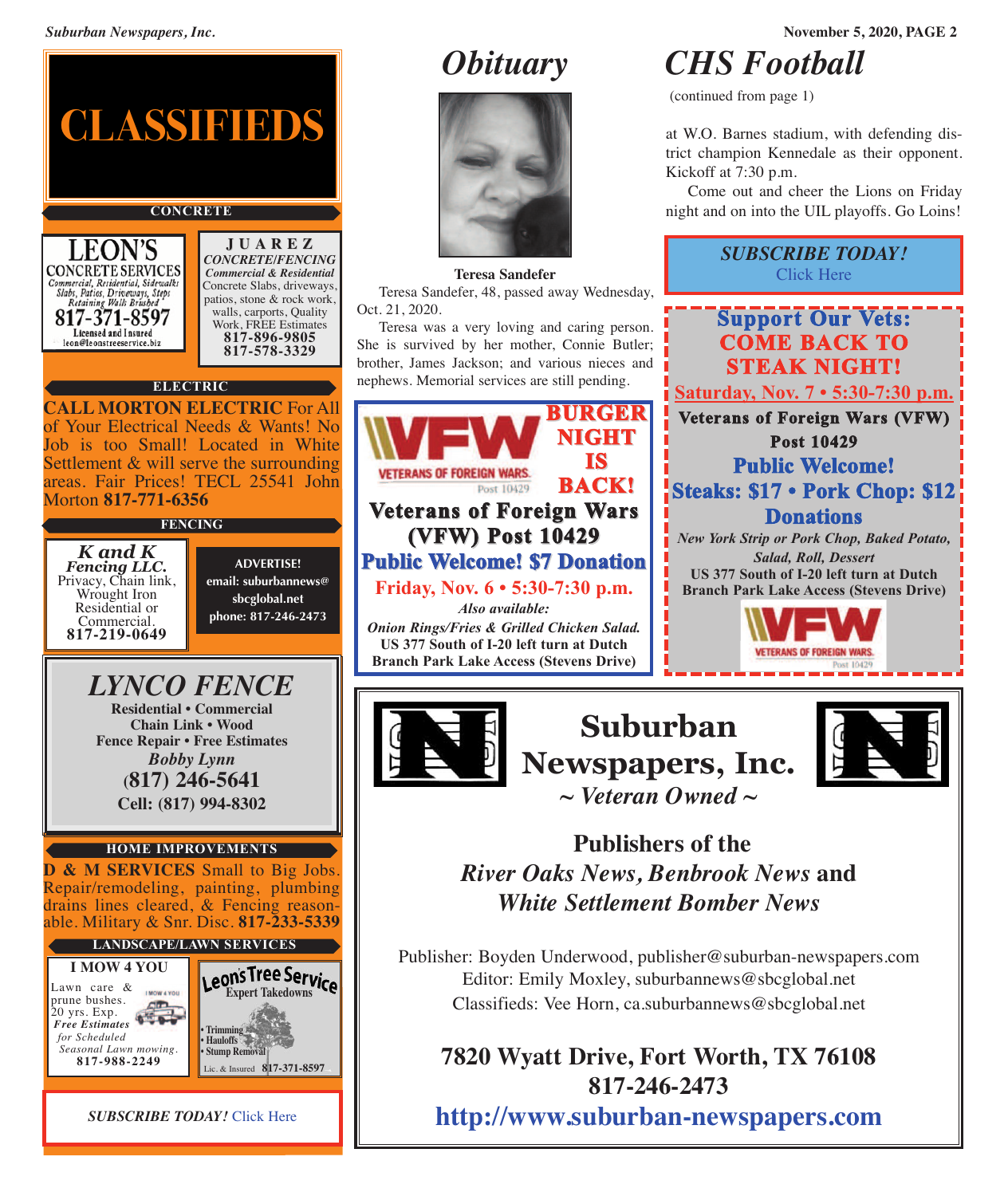*Suburban Newspapers, Inc.* **November 5, 2020, PAGE 3**

#### **Legal Notice**

#### **NOTICE OF PUBLIC HEARING**

**A Public Hearing is scheduled before the River Oaks Planning and Zoning Commission on Monday, November 16, 2020 at 6:30 P.M. and a second Public Hearing before the River Oaks City Council on Tuesday, November 24, 2020 at 7:00 P.M.** in the City Council Chambers located at 4900 River Oaks Blvd., River Oaks, Texas in order to receive citizen comments on the application for a Specific Use Permit regarding alcoholic beverage sales in a C-2 Commercial Zoning District as follows:

**Applicant**: Jolly Dreams Corp.

**Record Owner**: Cogent Realty LLC **Address**: 4710 River Oaks Blvd.

**Legal Description**: Block 8, Lot 1 Rockwood Terrace Addition

**Request**: Specific Use Permit for the sale of alcoholic beverages in accordance to Section 23A.G.3.j for offpremise consumption only, pursuant to Zoning Ordinance 1286-2020 as adopted and as amended.

For more information please contact the River Oaks Zoning Administrator at 817-626-5421, ext. 324.

**Legal Notice**

**ORDINANCE # 1294-2020**

 Honorable Philip Livingston Chapter Daughters of the American Colonists and General Edward H. Tarrant Chapter United States Daughters of 1812 will meet jointly on Thursday, Nov. 12 at 11:30 a.m. at Ridglea Country Club, located at 3700 Bernie Anderson Ave., in Fort Worth. The program "*Texas and the Great War*' will be presented

*From the Daughters of the American Colonists*

**Patriotic Societies**

**to Honor Veterans**

For information, call 817-448-0608.

**ADVERTISE WITH US! Get YOUR BUSINESS in front of 950+ inbox subscribers every week! <www.suburban-newspapers.com>**

\_\_\_\_\_\_\_\_

by Kathy Hanlon.

**AN ORDINANCE AMENDING ARTICLE 4.05 "YARD SALES" SPECIFICALLY UNDER SECTION 4.05.007 "REVOCATION AND REFUSAL OF PERMIT" REVISING SECTION 4.05.007(2) OF THE RIVER OAKS CODE OF ORDINANCES FROM BEING CONVICTED OF AN OFFENSE TO BEING FOUND IN VIOLATION OF AN OFFENSE; PROVIDING THAT THIS ORDINANCE SHALL BE CUMULATIVE; PROVIDING A SEVERABILITY CLAUSE; PROVIDING A SAVINGS CLAUSE; PRO-VIDING A PENALTY; PROVIDING FOR PUBLICATION IN THE OFFICIAL NEWSPAPER; AND PROVIDING AN EFFECTIVE DATE.**

#### **NOW THEREFORE, BE IT ORDAINED BY THE CITY COUNCIL OF THE CITY OF RIVER OAKS:**

#### **SAVINGS**

All rights and remedies of the City of River Oaks are expressly saved as to any and all violations of the provisions of the City of River Oaks Code of Ordinances as adopted and as amended or any other ordinances affecting yard or garage sales which have accrued at the time of the effective date of this ordinance; and, as to such accrued violations and all pending litigation, both civil and criminal, whether pending in court or not, under such ordinances, same shall not be affected by this ordinance but may be prosecuted until final disposition by the courts.

#### **PENALTY**

In accordance to Section 1.01.009, "General penalty for violations of code; continuing violations", of the City of River Oaks Code of Ordinances as adopted and as amended; whenever in this code or in any ordinance of the city an act is prohibited or is made or declared to be unlawful or an offense or a misdemeanor, or whenever in such code or ordinance the doing of any act is required or the failure to do any act is declared to be unlawful, and no specific penalty is provided therefor, the violation of any such provision of this code or any such ordinance shall be punished by a fine of not exceeding five hundred dollars (\$500.00). Each day any violation of this code or of any ordinance shall continue shall constitute a separate offense.

#### **PUBLICATION**

The City Secretary of the City of River Oaks is hereby directed to publish in the official newspaper the caption, savings clause, penalty clause, publication clause and effective date clause of this ordinance one (1) time after the adoption of this ordinance as authorized by Chapter 5, Section 5.02(c) of the Charter of the City of River Oaks.

#### **EFFECTIVE DATE**

This Ordinance shall be in full force and effect after its passage and publication as required by law, and it is so ordained.

**PASSED AND APPROVED THIS THE 27th DAY OF OCTOBER, 2020. Herman D. Earwood, Mayor ATTEST: Paula Luck, City Secretary**



#### **CARR'S REMODELING HOME IMPROVEMENTS**

Doors, windows, trim, carpentry, decks, fences. Int./Ext. painting, textures. Kitchens, bathrooms, room additions & carports. <sup>30</sup> yrs. Exp. Insured. **817- 9956968.**



**PAINTING SERVICES**

### **TURNER PAINTING**

Interior, Exterior, Faux finishing, Tape, Bed, Texturing, Acoustic removal, Drywall repair, Tile work & flooring.<br>Michael **817-406-6644** 

**HAYWOOD PAINTING** Interior & Exterior. Remove popcorn, wall-<br>paper, tapebed texture & exterior wood repair. Over 30+yrs. exp. Ref. Free Est.Call **817-454-6489**

**ADVERTISE! email: suburbannews@ sbcglobal.net phone: 817-246-2473**

#### **PLUMBING**

#### **PLUMBING BY RICHARD**

Master Plumber Lic.#M15853.\*Repairs \*Drains Cleared \*Slab Leaks \*Water Heaters Remodels, 45yrs. exp. Cards Accepted **817-907-0472 LONNIE BRAVO**

**PLUMBING** Drain cleaning, slab leaks, electronic locate & repair. Sewer repair, gas test, tankless water heaters, bathroom & kitchen remodeling **817- 715-6747** M3881

> **TIGERT & DAUGHTERS** Irrigation <sup>25</sup> yrs. exp. We do it All! **817-480-8465** lic #4543 **SPRINKLER/IRRG.**

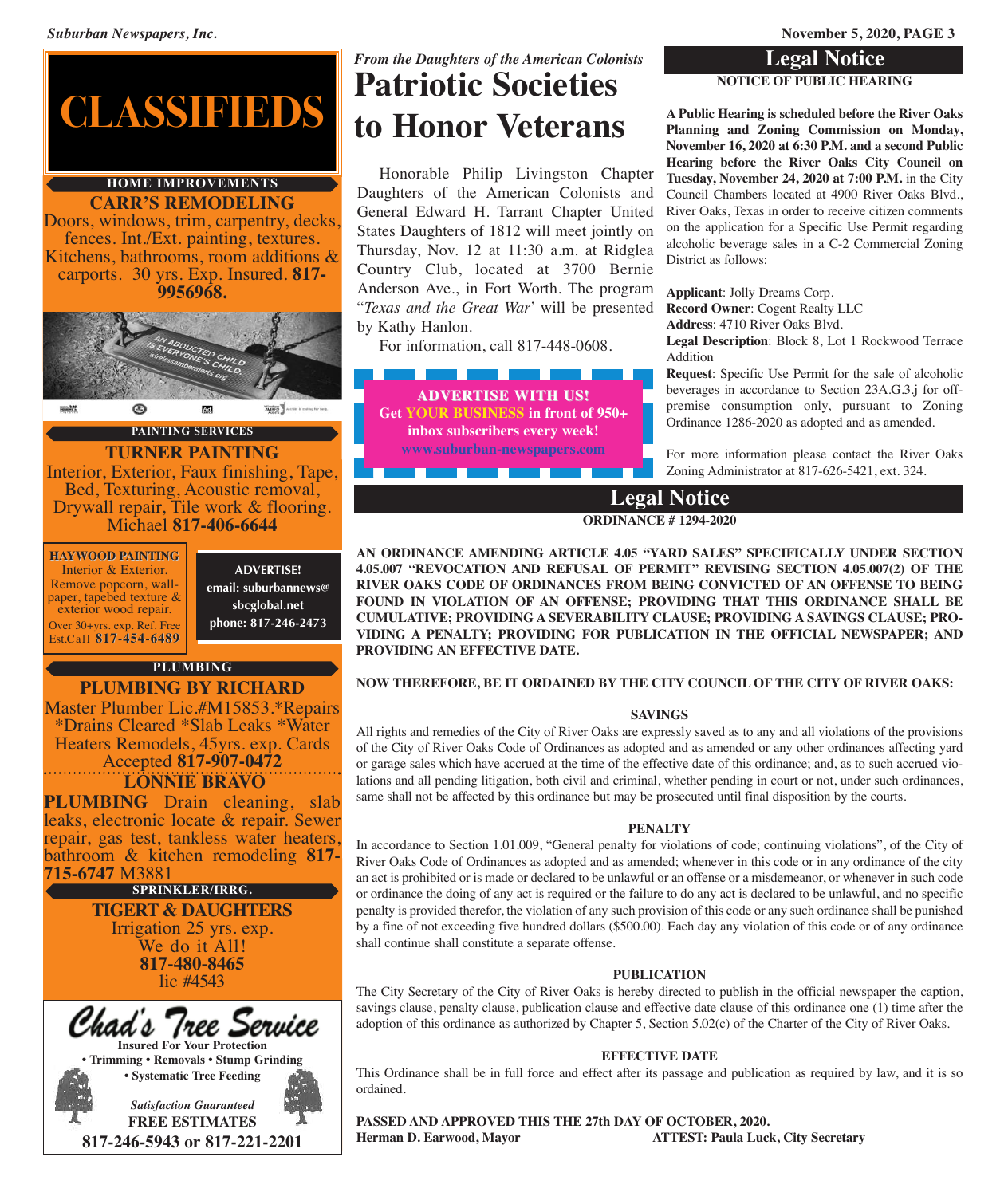

#### **ALEX'S LAWN SERVICE LANDSCAPE/LAWN SERVICES**

FREE Est. Trash hauls, cleanup, tree trimming leaf removal & fertilizing. No job too Big/Small Sr. Discounts

## **Advanced Tree Services**

• Big Tree Removal (big/small) • Perfection Trimming • Debris Removal • Stump Grinding • Shrub Trimming • Fire Wood • Senior Discount.

**ADVANCED** TREE SERVICES

#### **FREE ESTIMATES • FULLY INSURED www.NorthTexasTree.com 817-249-8733 Mention This Ad. for Discount**



#### **GARAGE SALES**

**76108**

**<sup>8533</sup> WHITNEY DR**. Thurs. Fri., & Sat. Nov. 5-7 8:30 to 6pm. Vintage Waffle Iron and Dishes,VHS/CD's/Tapes, New reversible Coat. LOTS of Xmas items and gifts, Coke-Cola collectibles, foot massager & misc.



**ADVERTISE!!! email: suburbannews@ sbcglobal.net phone: 817-246-2473**



**Sign up to have the FREE digital edition of the** *River Oaks News* **sent to your inbox weekly!** [Click](http://eepurl.com/g3m8OX) Here

# *One-Year Memorial Service to be Held*

**James Dale Kennemer** at Dallas National Cemetery Brigade was is in charge of all the Army Reserve on Friday, Nov. 6. Attendees may line up at 3:15 p.m. Transportation Units. and Line 3 will proceed to section C. This memorial will be supported by the North Texas Patriot Riders.

become an aviator and serve his country. It was his Agent Orange Foundation. dream to be a pilot.

 CW2 Kennemer became a Warrant Officer Fund selected videos to honor the Pledge of USAR-AV in 1969-1971; Vietnam a MOS 100B pilot; 101st Airborne, 92nd ASH Sidekick and commanded 10th and 17th Combat Aviation Battalion groups.

 He was last stationed at Quang Tri Province and time. was discharged after recovering from a helicopter Reserves US Army from 1972-1974 in the 244th In Memory program.

A one-year memorial will be held for Army CW2 Transportation Company reserves and the 377th

 James Dale Kennemer enlisted in the Army to on Veterans Day, Nov. 11 in Springfield, TN by the Kennemer moved to Benbrook because he loved the history Vernon Castle. He will be commemorated

 The (VVMF.org ) Vietnam Veterans Memorial Allegiance on Veterans Day. Kennemer's wife, Marie, will represent her husband on YouTube/Facebook.

 Also The State of Texas In Memory 2020 will also be on the VVMF channel again at noon central

crash on Mother's Day 1971. He joined the National finally be commemorated in Washington, D.C. for the Finally, in June 2021 Officer Kennemer will

### **Legal Notice**

#### **ORDINANCE NO. 1295-2020**

**AN ORDINANCE AMENDING ARTICLE 13.02 "UTILITY POLICY", DIVISION 2 "WATER SERV-ICE POLICY" SPECIFICALLY UNDER SECTION 13.02.038 "WAIVER OF CHARGES; ADJUST-MENTS TO BILL", OF THE RIVER OAKS CODE OF ORDINANCES BY REVISING SECTION 13.02.38(a) AND INCORPORATING A LEAK ADJUSTMENT POLICY; REPEALING THE FORMER ORDINANCES IN CONFLICT THEREOF; PROVIDING THAT THIS ORDINANCE SHALL BE CUMULATIVE OF ALL ORDINANCES; PROVIDING A SEVERABILITY CLAUSE; PROVIDING A SAVINGS CLAUSE; PROVIDING A PENALTY; PROVIDING FOR PUBLICATION IN THE OFFI-CIAL NEWSPAPER; AND PROVIDING AN EFFECTIVE DATE.**

#### **NOW THEREFORE, BE IT ORDAINED BY THE CITY COUNCIL OF THE CITY OF RIVER OAKS:**

#### **Savings Clause**

All rights and remedies of the City of River Oaks are expressly saved as to any and all violations of the provisions of the City of River Oaks Code of Ordinances as adopted and as amended or any other ordinances affecting Utility Policy procedures which have accrued at the time of the effective date of this ordinance; and, as to such accrued violations and all pending litigation, both civil and criminal, whether pending in court or not, under such ordinances, same shall not be affected by this ordinance but may be prosecuted until final disposition by the courts.

#### **Penalty Clause**

In accordance to Section 1.01.009, "General penalty for violations of code; continuing violations", of the City of River Oaks Code of Ordinances as adopted and as amended; whenever in this code or in any ordinance of the city an act is prohibited or is made or declared to be unlawful or an offense or a misdemeanor, or whenever in such code or ordinance the doing of any act is required or the failure to do any act is declared to be unlawful, and no specific penalty is provided therefor, the violation of any such provision of this code or any such ordinance shall be punished by a fine of not exceeding five hundred dollars (\$500.00). Each day any violation of this code or of any ordinance shall continue shall constitute a separate offense.

#### **Publication Clause**

The City Secretary of the City of River Oaks is hereby directed to publish in the official newspaper the caption, savings clause, penalty clause, publication clause and effective date clause of this ordinance one (1) time after the adoption of this ordinance as authorized by Chapter 5, Section 5.02(c) of the Charter of the City of River Oaks.

#### **Effective Date**

This Ordinance shall be in full force and effect after its passage and publication as required by law, and it is so ordained.

**PASSED AND APPROVED THIS THE 27th DAY OF OCTOBER 2020. Mayor Herman Earwood ATTEST: Paula Luck, City Secretary**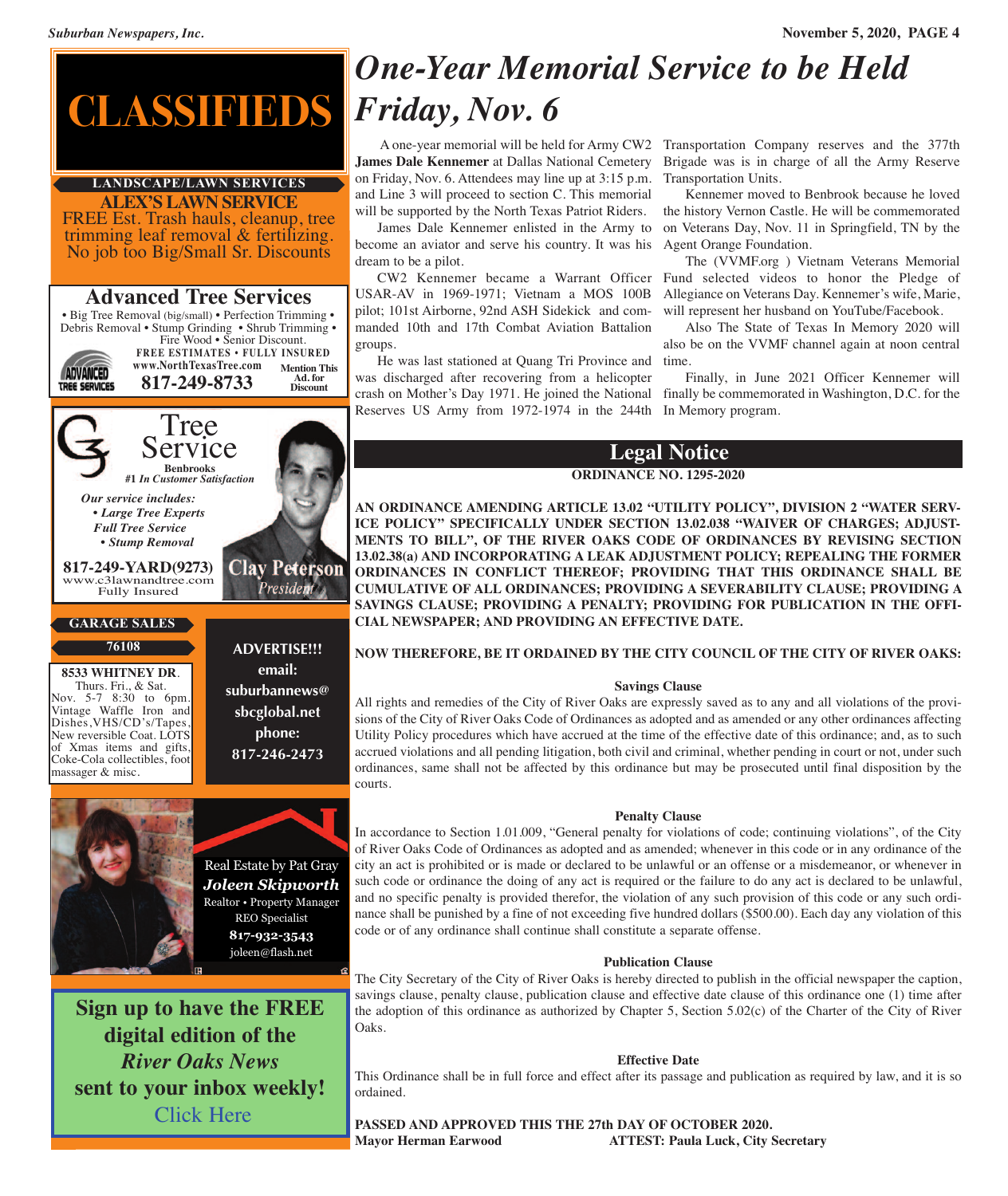# **CLASSIFIEDS**

**?NEED AN AVON LADY?** Join for Free Earn up to 50% **www.youravon.com/rlittle3599** Connect with me & Join my mailing list Rhonda @ **817-683-599 BEAUTY/HEALTH**

*Texan Sky Jewelry* **Handcrafted in River Oaks** *www.TexanSky.etsy.com Free shipping and local delivery.*

**ADVERTISE! email: suburbannews@ sbcglobal.net phone: 817-246-2473**

**I AM FRANK, 53 OLD,** Looking for a female, in my age group for **MOVIE COMPANION** twice a month or more. I had a stroke, cannot drive. My legs and arms are fine, I live in WS. Will share a photo of myself if needed. My treat for movie, popcorn, drink and gas in exchange for ride to Theatre off Quebec St. **Email, wbiswright@charter.net.**

**Your Mary Kay Advanced Product Consultants** Shop with us: MaryKay.com/Huitt **Connect with us: Facebook.com/groups/HuittMK** Join our team for **50%** commission!

### **A/C HEATING**

**PRECISIONAIRE & HEAT** "Licensed and insured for your protection" Warranty on all parts and labor • Up-front pricing. No overtime charges. Senior & Military discounts. 100% Financing available. W.A.C. • All credit cards accepted.<br>**Call 817-563-COOL(2665)** TACLB26642

**C E N T U R Y A I R C O N D I T I O N I N G A/C Tune up \$59.00** Free Estimates on Replacements. Best Price Guaranteed. Experienced Technicians. All work Guaranteed, No Gimmicks. Residential & Commercial. **817-244-5567** TACLA022067 *Serving the Community Since 1977.*

**EMPLOYMENT / JOBS**



People and Parts The Foundation Upon Which Our Company is Built

#### **Now Hiring Full-Time & Part-Time**

Warehouse Equipment Operator | Warehouse Bulk Operator | Warehouse Operator Openings on 1st, 2nd, & 3rd Shifts

> **Assembly - Replenishment - Receiving - Stocking Order Picking - Consolidation - Shipping**

- · Full-time & Part-time
- · Starting Pay up to \$16/hour

**Apply Today! www.tti.com/careers** 

Climate Controlled Warehouse . Salary Reviews @ 90 and 360 days . Background/Drug Screen Required . HS Diploma or GED Req

· Tuition Reimbursement

· Great Benefit Package

# *From Castleberry ISD* **Junior Firefighters at A.V. Cato Elementary**



 Pictured: A.V. Cato Teacher **Lindsay** ground. **Daniels** and Assistant Principal **Charles** Gideon with several River Oaks Firefighters. resent River Oaks Fire Department by wearing

 The A.V. Cato Junior Firefighters will repan official uniform t-shirt.

 Students in kindergarten, first grade and second grade at A.V. Cato Elementary recently in your community, congratulate them on a job participated in the Fire Safety Art Contest for well done as a Junior Firefighter artist!our River Oaks Fire Department.

being rescued by a

 Students also learned that 911 is the number to call when you need a firefighter. The student artists at A.V. Cato drew smoke rising and learned that when there is a fire they should get low to the

firefighter.

 Students drew pictures depicting people

If you see one of these Junior Firefighters

member rewards credit card **points or cash back the [choice](https://www.ftwccu.org/home/home) is yours**

**APPLY TODAY**